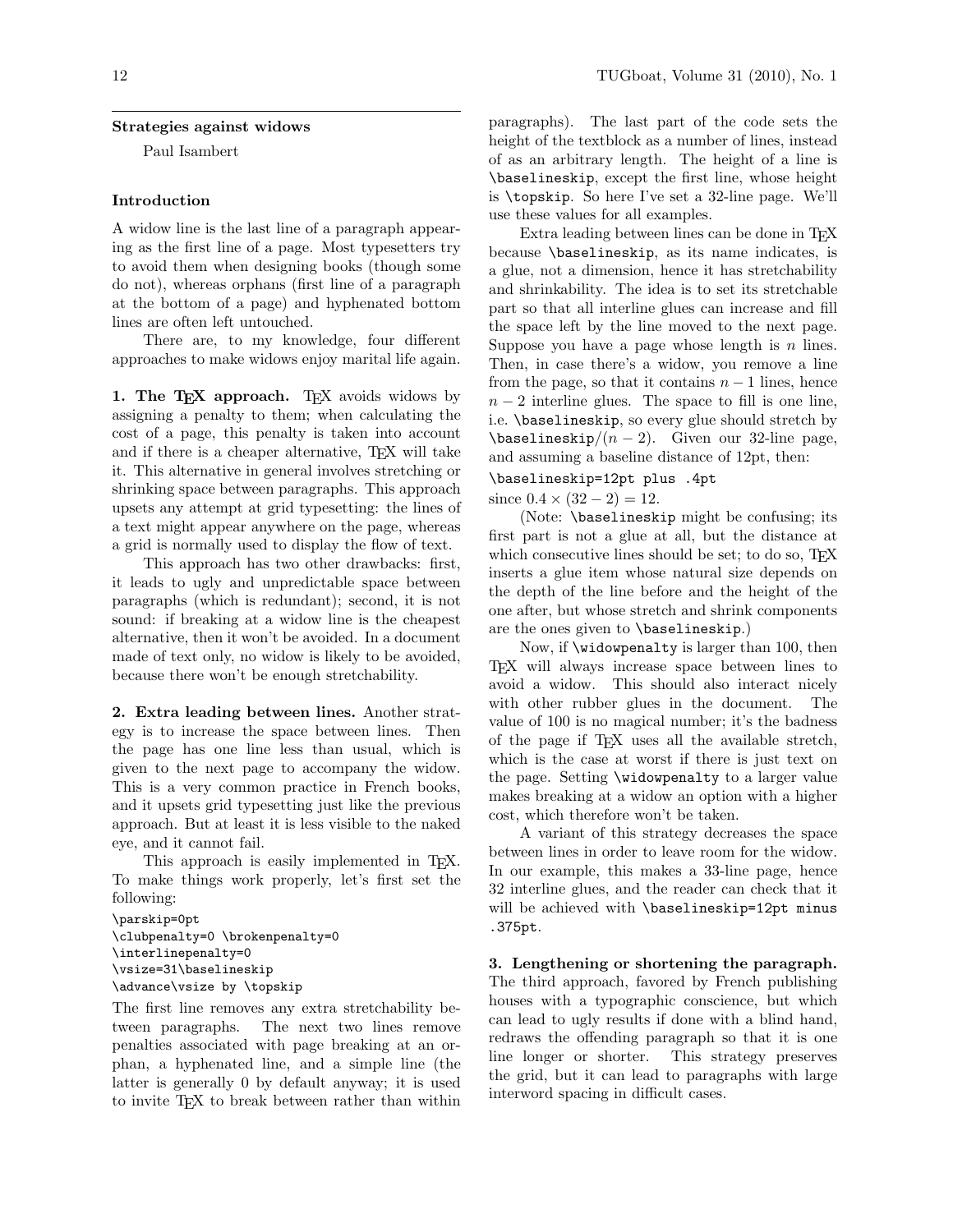In T<sub>EX</sub> this can be done automatically with the \looseness parameter. However this can easily fail, because the paragraph might not be lengthened or shortened. The following code inspects every paragraph, and tries to add or remove a line to paragraphs that would otherwise lead to a widow line. If it is impossible, an error message should be issued at output time, and the widow should be fixed by trying the same approach on a previous paragraph, this time by hand.

The idea is to build all paragraphs in a temporary box and check whether they have one more line than available on the page, leading to a widow. If so, redraw the paragraph with **\looseness=1** or \looseness=-1. Here are our tools:

# \chardef\linesperpage=32 \newbox\tempbox \newcount\parheight \newcount\linesleft \newcount\loosening

Note that we're interested in the number of lines of a paragraph modulo the number of lines per page. Indeed, if a paragraph is 45 lines long, and 12 lines remain on the current page, then it will fill that page and the next and leave a widow on the following one, just as a 13-line paragraph would. Thus we must consider a 45-line paragraph as a 13-line one. Hence the following macro, where \parheight is the height in lines of the paragraph under investigation:

```
\def\pagemodulo{%
```

```
\ifnum\parheight>\linesperpage
  \advance\parheight by -\linesperpage
  \pagemodulo
```
\fi}

We will proceed as follows. The \everypar token list contains a macro that stores the incoming paragraph. Meanwhile we also measure the remaining space on the page by subtracting \pagetotal (the length of the material already accumulated on the current page) from \pagegoal (the normal length of a page). However, there's a subtlety we must take into account. We'd assume that if, say, there are already three lines on the current page, then \pagetotal is \topskip (the height of the first line on any page) plus twice \baselineskip (the height of a normal line). But that is not the case, because the \parskip glue has been added (even though it is set to 0pt) between the previous paragraph and the current one, and TEX then considers that the material accumulated thus far has no depth, i.e. the depth of the last line (which would otherwise be recorded in \pagedepth) has been added to \pagetotal. Thus if three lines have been gathered, \pagetotal is \topskip plus twice \baselineskip plus the depth of the last line, which is fortunately recorded in \prevdepth. Hence

the formula to compute the remaining number of lines on the page is:

> \pagegoal − \pagetotal + \prevdepth \baselineskip

The reader might ask, where has \topskip gone? It is neutralized when subtracting \pagetotal from \pagegoal. In case \pagegoal is null (and thus \topskip should be taken into account), then we don't need to compute anything; we know that the number of lines is *\linesperpage*.

So back to \everypar. Here's how it goes:

```
\everypar={%
 \ifdim\pagetotal=0pt
   \linesleft=\linesperpage
  \else
   \ifdim\pagetotal=\pagegoal
      \linesleft=\linesperpage
    \else
      \advance\linesleft by \pagegoal
      \advance\linesleft by -\pagetotal
      \divide\linesleft by \baselineskip
   \fi
 \fi
  \testpar}
```
The first part of the conditional is: if there's no material on the page, then there remains the full number of lines. The last part of the conditional is the computation described above. Since \everypar is inserted in horizontal mode, \prevdepth is not available any more; it was thus requested at the end of the previous paragraph (see below). Here, then, when we advance \linesleft, you should be aware that it's already \prevdepth in length. The middle part of the conditional might seem surprising. If \pagetotal is equal to \pagegoal, then the page is full, so we should be on a new page with \pagetotal set to 0pt, shouldn't we? No; if a page is full, then TEX has not decided yet that it is good; it takes an overfull page for TEX to decide that the page is filled, and reset \pagetotal.

Finally, \everypar launches \testpar, which first records in \parheight the number of lines of the paragraph and applies \pagemodulo. We also reset the value of **\loosening**, used below.

```
\def\testpar#1\par{%
  \setbox\tempbox=\vbox{%
    \everypar={}#1\endgraf
    \global\parheight=\prevgraf}%
  \pagemodulo \loosening=0
 % definition continues ...
```
Then we test whether the height of the paragraph is just one line more than \linesleft, which means a widow is going to happen. In this case, we rebuild the paragraph with  $\lambda$ looseness set to  $-1$  or 1, so as to remove or add a line. If the operation succeeds,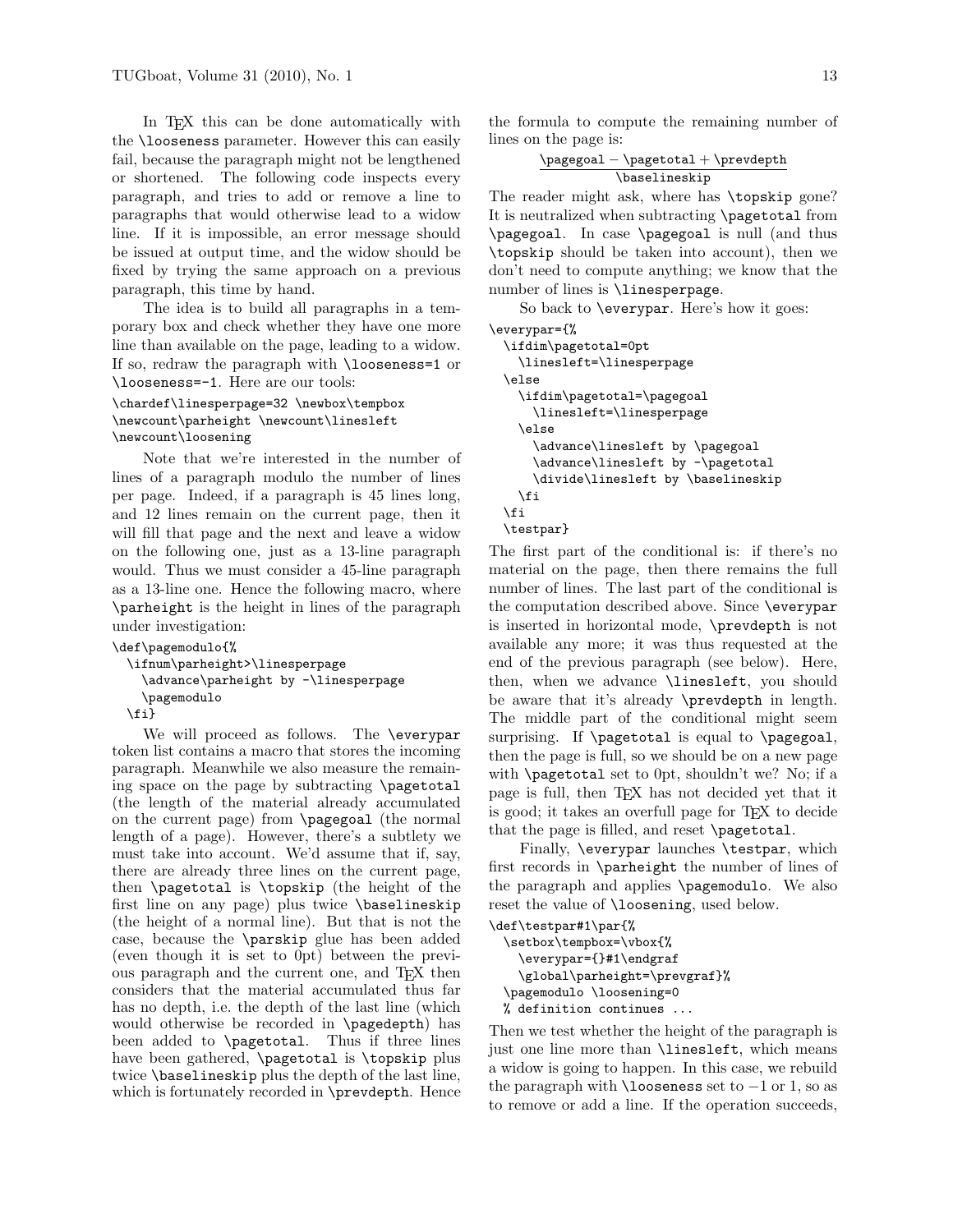we set \loosening to the successful value; if not, we may send an error message (but it's simpler to leave this to the output routine).

```
\advance\linesleft by 1
\ifnum\parheight=\linesleft
 \setbox\tempbox=\vbox{%
   \everypar={}%
   \looseness=-1 #1\endgraf
    \ifnum\prevgraf<\parheight
      \global\loosening=-1
   \else
      \looseness=1 #1\endgraf
      \ifnum\prevgraf>\parheight
        \global\loosening=1
      \fi
   \fi}%
 \ifnum\loosening=0
   \errmessage{There'll be a widow!}%
 \fi
\fi
```
Finally, we release the paragraph with \looseness set to \loosening and record its depth in the \linesleft register for the next one:

```
\looseness=\loosening
  #1\endgraf\linesleft=\prevdepth
} % end \testpar
```
This approach is very far from perfect. Above all, it isn't automatically successful. Or it may succeed, but not be the best solution. Indeed, it might sometimes be better to lengthen or shorten a previous paragraph, long enough so the operation is invisible. This strategy should be used with care anyway, and maybe care and automation are incompatible in this case.

(With less care still, one could manipulate the \tolerance value, or even interword space directly, so as to always succeed. But I won't spell it out, because this approach is already problematic enough if assignments are made within the paragraph most of which could have been neutralized with the \globaldefs parameter, however— , so let's not trade typographic beauty any further.)

4. Adding or removing a line on the page. The final strategy is, according to Robert Bringhurst in his Elements of Typographic Style, used 'in most, if not all, the world's typographic cultures.' It consists in lengthening or shortening the page or pair of pages (the spread) by one line, so that the widow ends on the previous page or is given another line. I've never seen it done in French books, but all the American books I've inspected indeed do so.

Before going any further, I want to clarify the terminology. If a widow appears on page  $n$ , then we must be concerned with page  $n-1$ , and that's a bit



confusing. So I will not talk about 'the widow on page 3' but rather 'the widow from page 2', because we have not the slightest interest in page 3. And I will say that page 2 *produces* a widow.

Adding or removing a line on a single page is quite simple. Victor Eijkhout gives example code on page 217 of  $TEX$  by Topic. However, books have a strong tendency to come in double pages, and treating pages one by one would ruin the design, because facing pages should have the same number of lines (except when one is the end of a chapter, of course). This means that we might redraw the left page to avoid a widow from the right one, and thus pages can't be shipped out at once even though they seem good. This also means that this approach won't always work. First, mending a page might make the other produce a widow. Second, when we try to avoid a widow from the right page, this might lead to another widow from the same page; indeed, if you add or remove lines on facing pages, the left page is affected by one line, but the right page suffers a two-line shift: one line because of the modification itself, and one line that went to or from the left page. And whereas a one-line change always fixes a widow, a two-line shift might produce one, if we're dealing with two-line paragraphs.

Figure 1 shows a spread and the left page overleaf that will lead to trouble. Supposing the road taken here is adding a line on facing pages, then removing a widow from the second page will make the left page produce one, and anyway since the second page will take two more lines from the following, as you can see another widow will appear. In this case, previous pages should be modified too, as we'll see at the end of the paper.

I've been talking about adding or removing lines as if both approaches could be used when needed, but you should stick to one or the other, otherwise differences between modified pages could be too easily spotted. However, Robert Bringhurst, for instance, consistently removes lines in the bulk of his book, but adds them in the appendix on foundries and in the bibliography (in both cases it also prevents last pages with only a few lines). But those two sections are distinct enough from the rest of the book to allow this strategic change: they aren't read like the main text to begin with. The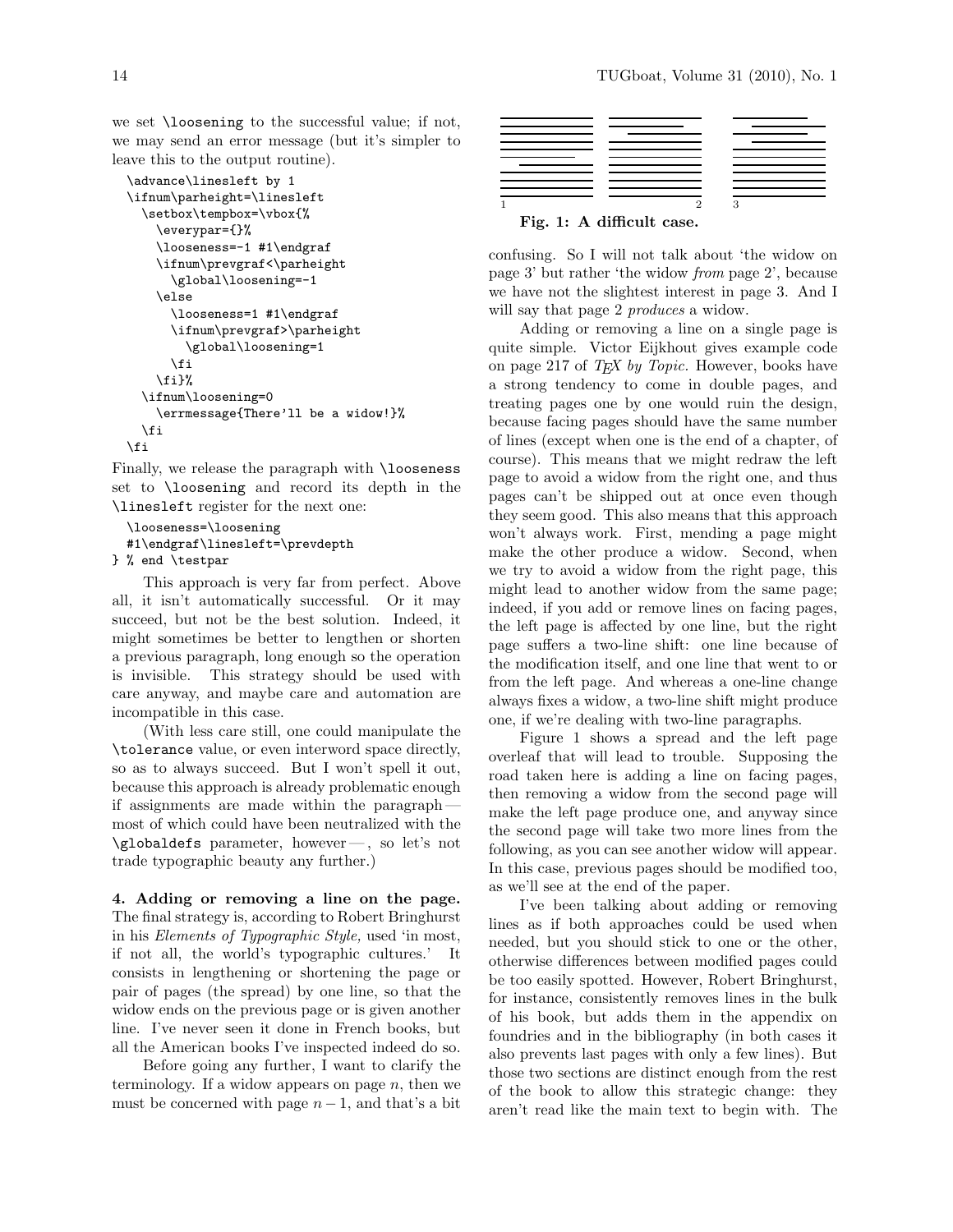code below illustrates the removal approach, but adding lines would be the same thing with a couple of signs reversed here and there.

The strategy is a three-pass process in the output routine, where pass 3 only ships out the pages. If everything is ok in pass 1, we rebuild the pages with pass 3. Otherwise we rebuild them with pass 2, where **\vsize** has been decreased by \baselineskip; if it works here, we rebuild them with pass 3; if not, we also rebuild them with pass 3, but first reset \vsize to its normal value, and with an error message to signal that manual intervention is needed. Indeed, if the modification leads to nothing better, it is simpler to ship out the pages in an unmodified form so as to ease the appreciation of a modification on previous pages, to be done by hand.

Why can't we ship out the pages as soon as they are built in passes 1 or 2, provided they're good? Because of insertions, such as footnotes. For instance, suppose we're in pass 1, and the left page is ok; we can't ship it out, because we haven't examined the right page yet, and so we store it. Then comes the right page, which is assumed to be good too. So we could ship the pages, but what about footnotes? If there are any, it is impossible now to say what should appear on the left page and what on the right. Besides, if pages are bad, insertions should be put back in the stream with the pages themselves, because their splitting and/or position might change, and this is possible if and only if they aren't put in their boxes at output time, and thus can't be shipped either. I won't investigate this technical matter any further; to us it simply means that the \holdinginserts parameter should be set to a positive value for the first two passes and to 0 for pass 3.

Here we go. First, our tools:

```
\holdinginserts=1
\newbox\leftpage \newif\ifleftpage
\newif\iffirstpage \firstpagetrue
\newcount\passcount \passcount=1
```
Now, the redefinition of the output routine (in this and the following macros, all assignments are \global, because the output routine is executed in an implicit group):

```
\output{%
```

```
\ifnum\passcount<3
 \ifnum\outputpenalty=\widowpenalty
    \global\advance\vsize by
      \ifnum\passcount=1 -\fi \baselineskip
    \global\advance\passcount by 1
    \ifnum\passcount=3
      \global\holdinginserts=0
```

```
\fi
    \unboxpages
  \else
    \storepage
  \fi
\else
  \ifnum\outputpenalty=\widowpenalty
    \errmessage{%
      Page \the\pageno\space produced a widow}%
  \fi
  \makeshipout
\fi}
```
which reads as follows: if we're in pass 1 or 2 (i.e.  $\text{passcount} < 3$ ), and there is a widow (i.e.  $\outputpenalty = \widehat{\text{by}}$ , then we modify \vsize by one baselineskip, either positively or negatively, depending on the pass we're in; in pass 1, we remove one \baselineskip, and in pass 2 we add it, thus returning to the default value of \vsize. Then we increase \passcount to prepare for the next pass, set \holdinginserts to 0 if we go to the last pass and put the page(s) constructed thus far back into the main vertical list with \unboxpages, explained below. If there was no widow, we simply store the current page with \storepage, which is also in charge of going to pass 3 for the shipout if both pages are built. Finally, if we are in pass 3, widows simply trigger an error message, and the page is shipped out anyway, with \makeshipout.

Next, the macros involved. First, \unboxpages: \def\unboxpages{%

```
\ifleftpage\else
  \iffirstpage\else
    \global\leftpagetrue
    \dimen0=\dp\leftpage
    \unvbox\leftpage
    \vskip\baselineskip
    \vskip-\topskip
    \vskip-\dimen0
\fi \fi
\unvbox255
\ifnum\outputpenalty=10000 \penalty0
\else \penalty\outputpenalty \fi}
```
This macro always puts box 255 back in the stream, because it's the current page; but if box 255 is the right page (i.e. \ifleftpage is false), then we must first release the left one, which was stored in the \leftpage box. However, there's one case when we're on a right page without a left page: if the page is the very first page of the document or chapter (\iffirstpage is true). In this case, we should simply release the current page. Now suppose that there is in fact a stored left page. Then we can't simply release it to in the stream, for the following reason: the interline glue that was first inserted between the last line of this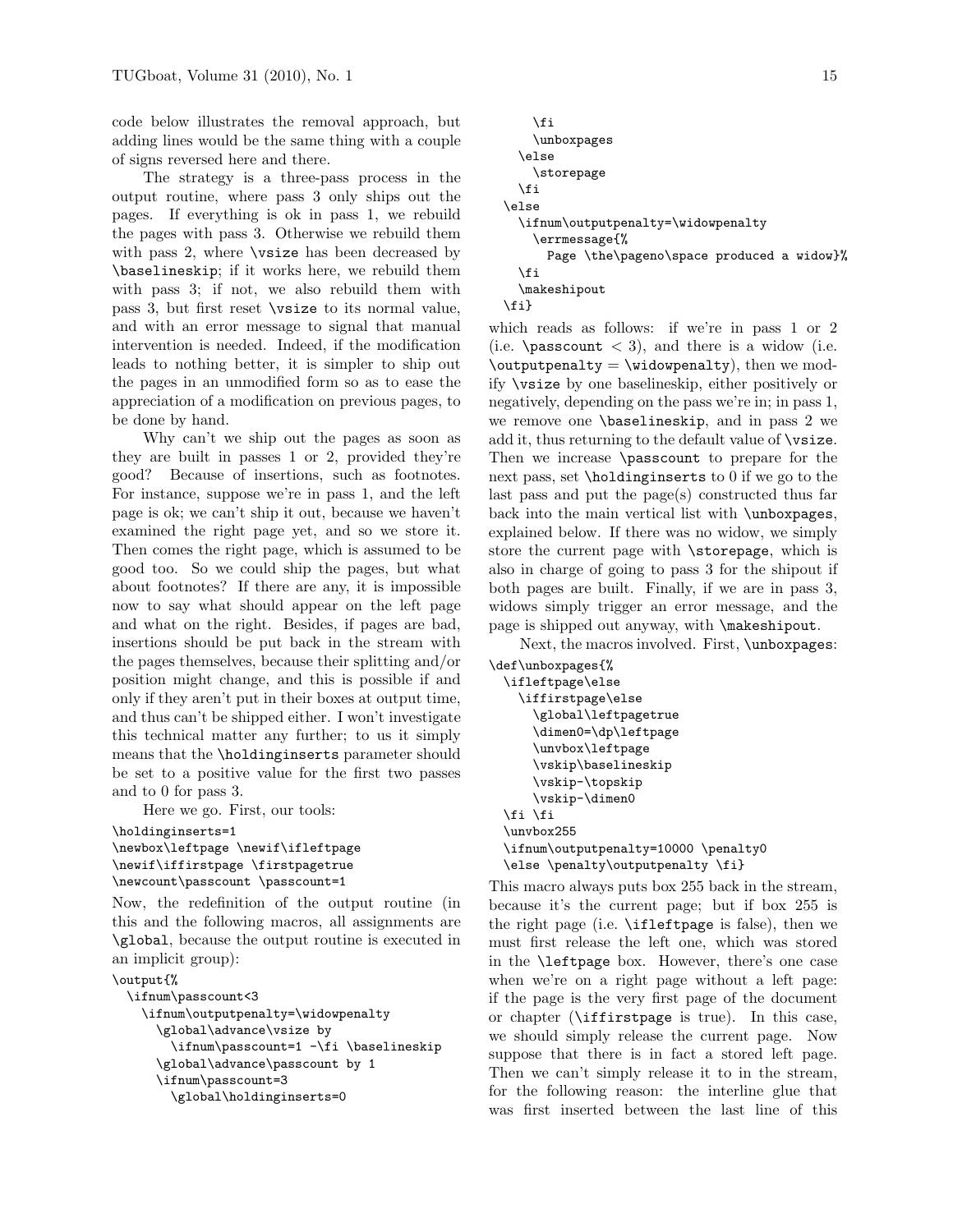page and the first line of the next, so that their baselines are 12pt apart, has been discarded when the latter found its way to the top of box 255, where another glue was added, to match \topskip. Finally, T<sub>EX</sub> doesn't adjust interline spacing when lines are stacked with \unvbox, nor does it update \prevdepth. So we must do it by hand. The distance between the baseline of the bottom line of \leftpage and the baseline of the top line of box 255 should be \baselineskip. Part of this length is already filled by the depth of the bottom line, which is also the depth of the \leftpage box, and the height of the top line, which is \topskip. So we need a \vskip whose value is \baselineskip − \dp\leftpage − \topskip. Note that \dp\leftpage must be retrieved before the

\unvbox, because the box is emptied there. The unboxing of box 255 is much simpler. The insertion of a penalty is meant to balance the penalty of 10, 000 that TEX always inserts in the main vertical list where it has broken a page. Thus this place again becomes an admissible breakpoint, which will be reused if pass 2 doesn't lead to better results and we rebuild the pages as they are now. We use the original penalty if there was one, because its exact value might be important (for instance for pass 3 to signal a widow).

The \storepage macro is very simple. Recall that it's executed by passes 1 and 2 when no widow is encountered. The left page is stored, whereas the completed right page launches pass 3.

```
\def\storepage{%
  \ifleftpage
    \global\leftpagefalse
    \global\setbox\leftpage=\box255
  \else
    \global\passcount=3 \global\holdinginserts=0
    {\setbox0=\vbox{\unvcopy255}%
    \ifdim\ht0=\topskip
      \ifnum\outputpenalty=-20000 \else
        \setbox0=\box255 \fi
    \fi}%
    \unboxpages
  \fi}
```
The part between braces deals with the end of the job, in case it happens on a left page. To put it simply, TEX is not happy because we have kept the left page in store when the job is supposed to terminate; so it adds an empty line to force the processing of the page, and this line might sometimes ends up at the top of the right page, thus creating a blank page. So we always analyze the right page, and if it's one line high and doesn't have the signature of a well-ended page (i.e. the \supereject penalty), then we delete it.

Finally, here is  $\mathcal{S}$ , makeshipout where headers, footers, and any other attributes of the final page should be added, and insertions placed; and, of course, the pages are shipped out. Here I show a simple page which contains only a page number. A very important point is that this page number can't be placed relative to the main text in box 255, because box 255 has a variable height whereas the page number should always be at the same place (if it were to go up and down, this approach would be a disaster). So suppose we want a default page (i.e. with an unmodified number of lines) where the page number is separated from the main text by a blank line; then we can't say

# \shipout\vbox{%

\box255 \vskip\baselineskip \pagenumber}

(where \pagenumber is supposed to produce the folio) for the reason above. Instead we must say:

```
\shipout\vbox to\totalpage{%
 \box255 \vfil \pagenumber}
```

```
where \boldsymbol{\lambda} vsize + 2 \boldsymbol{\lambda} as \boldsymbol{\lambda}.
```
So, here's how it goes. We redundantly set \firstpagefalse on all shipouts, even though it matters only on the first one:

```
\newdimen\totalpage \totalpage=\vsize
\advance\totalpage by 2\baselineskip
\def\makeshipout{%
  \global\firstpagefalse
 \shipout\vbox to\totalpage{%
    \box255 \vfil
   \hbox to\hsize{%
      \ifleftpage \the\pageno\hfil
      \else \hfil\the\pageno \fi}%
   }%
 \advancepageno
```
The **\advancepageno** macro and **\pageno** counter are of course defined in plain TEX. In this example, the position of the page number depends on the evenness or oddness of the page, and is completely immaterial to what is at stake here (but it reminds us that we're doing all this because of facing pages).

Now, if we've just shipped out the right page, then pass 3 is over and we prepare for pass 1 again. We reset \vsize with \totalpage, so we don't have to store its original value anywhere. \csname page:\the\pageno\endcsname is a placeholder to be explained presently.

\ifleftpage \global\leftpagefalse \else

```
\global\leftpagetrue \global\passcount=1
  \global\holdinginserts=1 \vsize=\totalpage
  \global\advance\vsize by -2\baselineskip
  \csname page:\the\pageno\endcsname
\fi
```

```
} % end \makeshipout
```